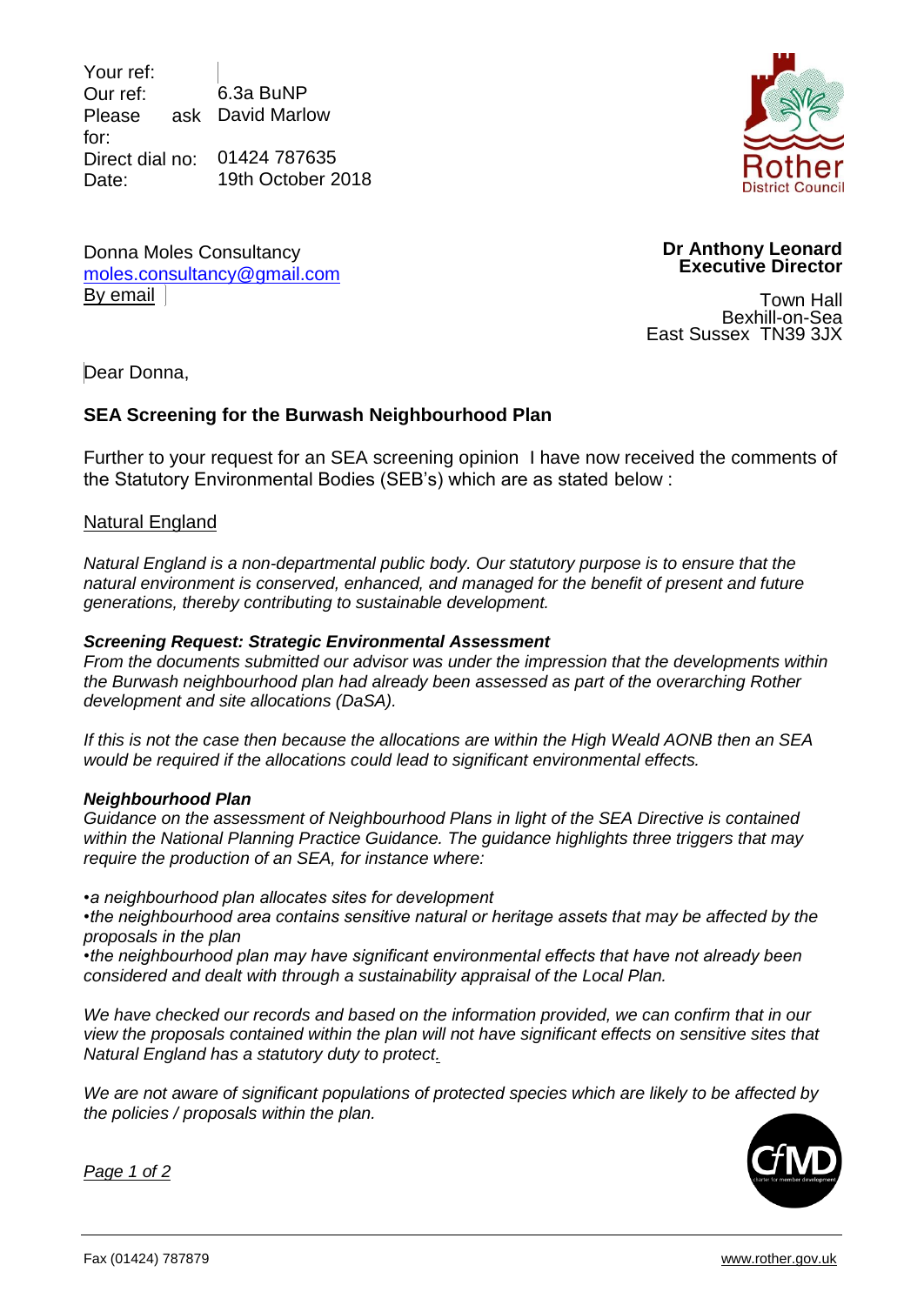*It remains the case, however, that the responsible authority should provide information supporting this screening decision, sufficient to assess whether protected species are likely to be affected. Notwithstanding this advice, Natural England does not routinely maintain locally specific data on all potential environmental assets. As a result the responsible authority should raise environmental issues that we have not identified on local or national biodiversity action plan species and/or habitats, local wildlife sites or local landscape character, with its own ecological and/or landscape advisers, local record centre, recording society or wildlife body on the local landscape and biodiversity receptors that may be affected by this plan, before determining whether an SA/SEA is necessary.*

*Please note that Natural England reserves the right to provide further comments on the environmental assessment of the plan beyond this SEA/SA screening stage, should the responsible authority seek our views on the scoping or environmental report stages. This includes any third party appeal against any screening decision you may make.*

# Historic England

*Thank you for the screening consultation for Burwash. I note that Donna has indicated three sites that are being considered for delivering the 52 residential units that the plan aims to deliver. Is there a map available showing where these sites are, or any other sites that have been considered but rejected? It isn't clear from her descriptions whether any of these contain, are near to, or could potentially affect the settings of any heritage assets (designated or otherwise). The environmental report they have done is an impressive document. One of the first I have seen that includes review of the Historic Environment Record without prompting.*

### Environment Agency

*Thank you for sending over the documents for the draft Burwash NP. Whilst we do not routinely comment at the screening stage, I have had a look at the documents and constraints we consider the following matters would need to be considered. Flood risk, Water Framework Directive (surface and groundwater quality, water quality), Fisheries and Biodiversity and Contaminated land issues (looking at the potential risk to groundwater).*

*We would welcome an opportunity to comment on the scoping stage.* 

## **Conclusion**

In the opinion of the Local Planning Authority, an SEA should be undertaken for the Burwash Neighbourhood Plan (BuNP). I have set out the reasoning below in relation to the criteria for determining the likely significance of effects, as contained in Schedule 1 of the Environmental Assessment of Plans and Programmes Regulations 2004.

- 1. The BuNP will allocate sites and form part of the 'development plan' and thereby exert a direct and substantial influence over development proposals coming forward in the period.
- 2. As regards the characteristics of the area covered by the BuNP (as set out in Schedule 1(2) of the regulations), I note particularly that:
	- a) the area is wholly within the High Weald AONB, which enjoys the highest status of protection in relation to landscape and scenic beauty;
	- b) The historic core of Burwash is a Conservation Area, sitting astride a principal High Weald ridge;